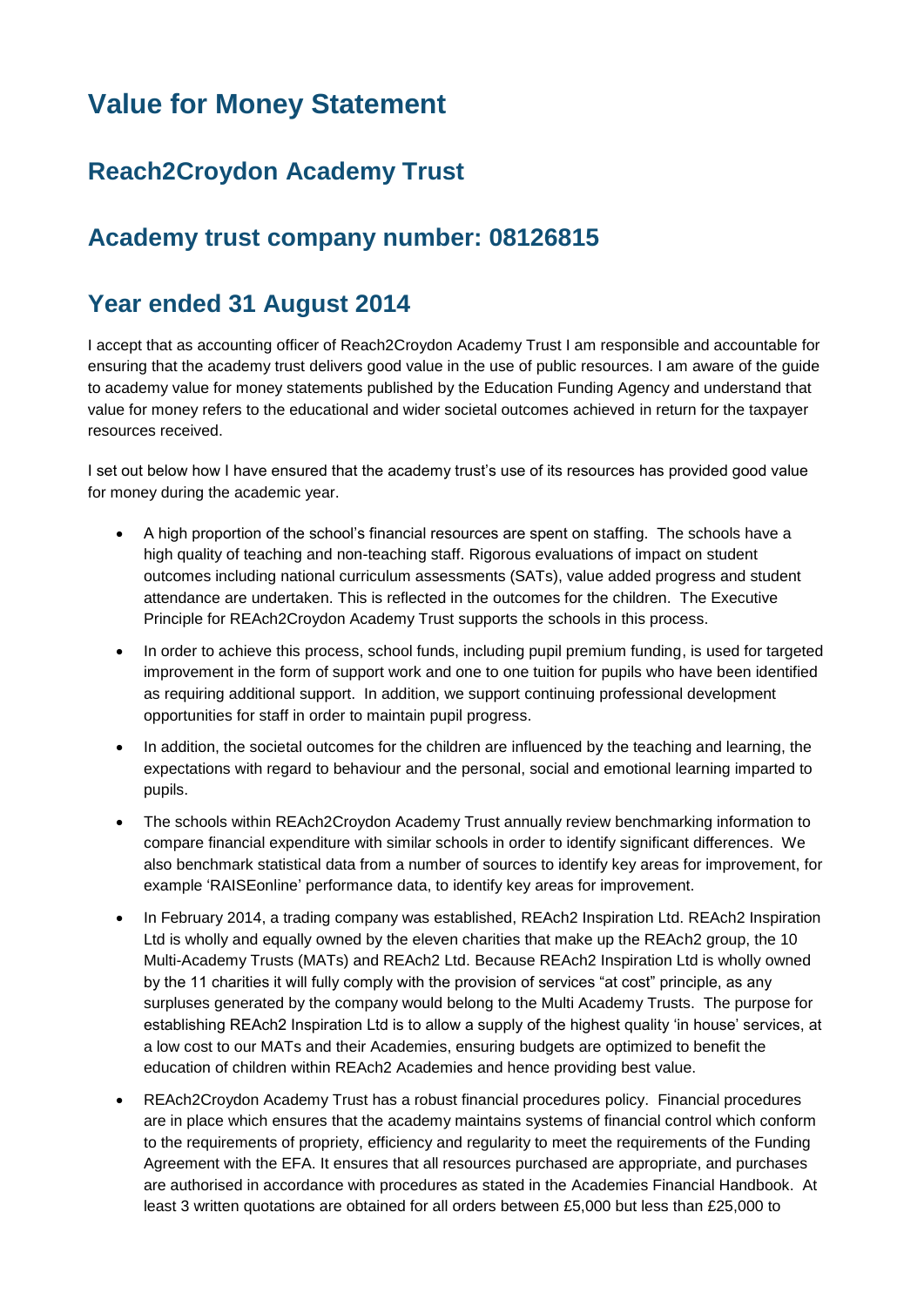identify the best source of goods/services. These quotes are reviewed and authorised by the governing body prior to purchase using the four principles of *best value*:

- Challenge whether the school is doing what is required to achieve the best performance, why are the services or core operations of the school being provided and how.
- Compare how the schools performance compares with that of other schools (benchmarking)
- Consult how the school ensures that it considers the views of stakeholders about the services provided.
- Compete the process undertaken by all stakeholders to ensure that the school secures the most economic, efficient and effective services.

The Headteacher, Governing Body and Multi Academy Board receive regular budget reports, future years forecasts, and reviews of income and expenditure including explanations of variations.

 In the future REACH2Croydon Academy Trust will continue to target funding and Pupil Premium on quality teaching and classroom support and in providing group work and one to one support to those children that need additional help. We will also look at opportunities of improving the classroom environment and the school sites to ensure the best facilities are available to our pupils and staff.

#### *Sharing good practice - REAch2 Academy Trust.*

REAch2Croydon Academy Trust has a strong relationship with REAch2 Ltd. This relationship is defined through the Memorandum of Understanding that the Trust and REAch2 Ltd have agreed. REAch2 Ltd is a charity with the purpose:

- "REAch2 (Raising Educational Achievement for Children) is an Academy Trust developed by Hillyfield Primary Academy. Its core mission is to create a family of primary academies that have strong reputations for delivering outstanding education for all pupils. Through working increasingly across a wide geographical area with schools in a variety of contexts, REAch2 will seek to be an influential voice in the primary sector."
- "The mission and vision of REAch2 is set out in its mission and vision statement. In fulfilling this mission, REAch2 has established a network of academies who share a common vision and purpose. This Memorandum acknowledges the shared vision and the commitments that REAch2 and all the REAch2 Academy Trusts and their respective REAch2 Academies (the "Trust"), by signing this Memorandum, make to each other. The relationship between REAch2 and the Trust is intended to be mutually beneficial and reflects their wish to work together and to collaborate. Whilst there is no intention to create legally binding obligations in this Memorandum, it reflects the expectations that the parties have of each other."
- "The strength of the partnership between REAch2 and the Trust and the REAch2 Academies and more widely the REAch2 network of schools lies in the fact that all look outwards as well as inwards and the interaction with others provides challenge and opportunity as well as promotes best practice. Whilst it may be clear that the primary objective of this Memorandum is to provide mutual support, nothing in this Memorandum will prohibit either REAch2 or the Trust collaborating with other local and national networks."
- In addition to this, the Trust also provides a procurement framework that enables its member academies to access commercial services that ensure value for money and consistent quality. For